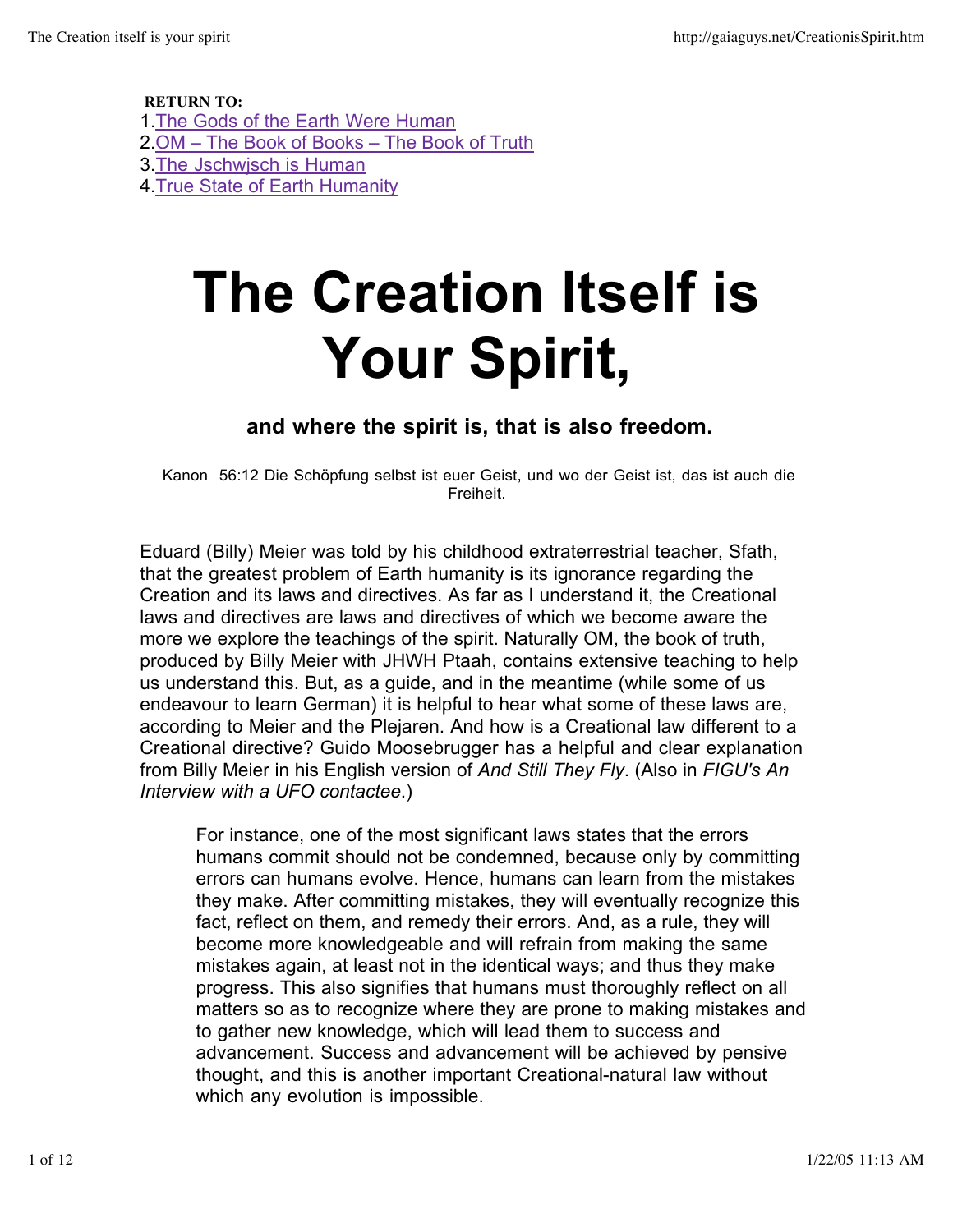A law, therefore, is an established and irrevocable rule which, when implemented and followed, prevents the life form from experiencing harm of any kind. A directive, by contrast, is a mere recommendation which guides the person in a specific direction where some initiative should be taken or disregarded and, as a consequence, something good or bad, respectively something positive or negative, will occur. The following recommendations represent such Creational-natural directives:

'You shall not kill in depravity.' *'*You shall not violate your covenant with CREATION.' 'You shall not steal or expropriate from others.' 'You shall not blaspheme the Truth,' and so forth.

The following lines are from the book *Arahat Athersata* - written down 1975 by Eduard Meier, as directed by the we-form known by the Sanskrit name Arahat Athersata, which means "the precious one who contemplates the times".

733. Das Gesetz der Liebe ist das Grundgesetz aller schöpferischen Gesetze, und dieses Gesetz verkörpert auch das Grundgesetz von euch Erdenmenschen. 734. Wer sich daher nicht in universeller Liebe übt zu allem, der verstösst gegen ein Gebot der Ordnung und gegen ein Gesetz der Bestimmung.

The law of love is the statute of all Creational laws, and this law embodies also the statute for you Earth people. Whoever does not exercise universal love to all, offends against a directive of the order, and against a law of the determination.

OM Kanon 20:138. Und die Ungerechten und Unwissenden dichten der Schöpfung Nebenbuhler bei, die da sind Götzen und Götter und dergleichen, und die da sind auch ein einzelner Gott oder ein einzelner Götze.

139. Und also dichten die Ungerechten und die Unwissenden fälschlich der Schöpfung Söhne und Töchter bei und Engel und Heilige, so sie dies tun können bei ihrem Gott oder Götzen, oder bei ihren vielen Göttern oder Götzen und dergleichen. 140. Es ist die Schöpfung aber heilig und erhaben über alle Lügen und

Andichtungen, und es sind so auch heilig und erhaben alle ihre Gesetze und Gebote und ihre siebenheitliche Ordnung.

141.Und also ist die Schöpfung die Schöpfung und die höchste Macht, und sie stehet in unmessbarer Grösse und Ganzheit über allen ihren Kreationen, die da sind Schöpfungen der Schöpfung, und die da sind Mensch und Tier und Pflanzen aller Art, und Welten und Sonnen, Galaxien, Raum und Zeit, Licht und Finsternis und was da alles ist an sonstigen Heeren des Lebens jeglicher Art.

142. Und die Schöpfung ist ohne Geschlecht, und sie ist da weder Mann noch Weib, noch keusch oder unkuesch und weder zeitlich noch unzeitlich, oder weder räumlich noch umräumlich, denn die Schöpfung ist wahrheitlich Geist und Geistkraft und Licht und wahrlich reine Geistenergie in bewusster Form.

OM says that the unjust and unknowing invent rivals for Creation, which are gods and idols and the like, and that are also a single god or a single idol. They falsely attribute sons and daughters, angels and saints to Creation. Hence they do the same with their god or idols or with their myriad of gods, idols and the like. But the Creation is holy and is raised above all lies and inventions, and its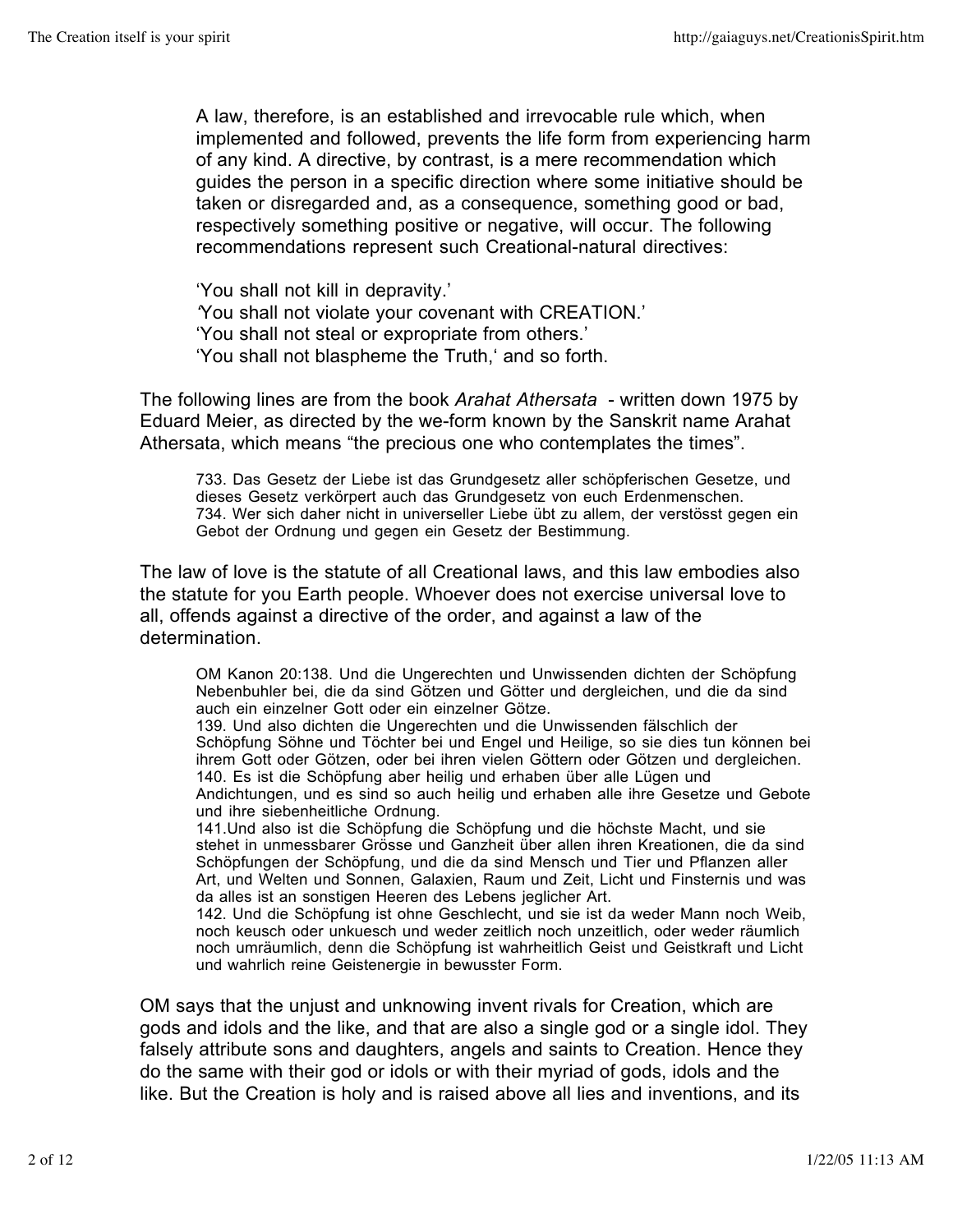laws and directives and their sevenfold order are also holy and exalted.

This teaching tells us that Creation can have no rival. A human being named God can not be on a par with Creation.

OM says that Creation is the Creation, and is the highest authority. It stands in immeasurable size and completeness over all its creations which are Creations of the Creation and that are humans and animals and plants of all kind, and worlds and suns, galaxies, space and time, light and darkness, and all other hosts of life that exist of every kind. The Creation is without gender and it is neither man nor woman, neither chaste, nor unchaste. It is neither space, nor non-space, neither time or beyond time, because the Creation is truthfully spirit, and spirit power, and light, and it is truly pure spirit energy in conscious form.

Kanon 20:129 Und es sind bis in die letzte Einzelheit die Zeichen der Schöpfung dargeleget allen Heeren des Lebens und dem Menschen, auf dass sie erkennet und befolget und als Hilfe genommen werden zur gerechten Lebensführung, wie der Mensch da auch nimmt die Sterne am Himmel als Hilfe, zur Einhaltung der rechten Richtung in der Finsternis des Landes und auf den wogenden Wassern der Meere und in den Lüften über der Erde und in der luftlosen Leere des Weltenraumes. 130. Und es sind bis ins einzelne dargeleget und gegeben die Zeichen der Schöpfung für alle Heere des Lebens und für den Menschen, damit der Mensch die Wahrheit erkenne und befolge und den schöpferischen Gesetzen und Geboten folgsam sei, wissend und weise und beachtend und ehrend.

We can look to and recognize signs of Creation so that they can help and guide us in leading the right life. The prophet says that the signs of Creation are laid out to the last detail for all hosts of life and the people, so that they recognize and adhere to them and take them as help towards the right kind of life. In the same way the human also looks at the stars in the Heaven as help to maintain his direction in the darkness on the land, or in the rolling waters of the ocean, or in the air above the Earth and in the airless space of outer space. And the signs of Creation are laid out to the last detail and given to all hosts of life and the people so that the human recognizes and follows the truth, and is obedient to the laws and directives of Creation and is knowledgeable, wise, attentive and reverential.

Kanon 20:135 Und wahrlich, betrachtet ihr die Blüten und Früchte der Pflanzen, Gesträuche und Bäume, wenn sie ihre Blüten und Früchte hervorbringen, und wie sie reifen und neue Samen bringen, dann erkennet ihr darin wahrlich die Zeichen der unendlichen Liebe der Schöpfung, und das Wissen und die Wahrheit und die Weisheit und die Geduld, die da allesamt sind erkenntlich und verankert in den Gesetzen und Geboten und der siebenheitlichen Ordnung der Schöpfung.

If we look at the blooms and fruit of plants, bushes and trees, if they bring forth their blooms and fruit, and as they ripen and bring new seeds, we can recognize in them the signs of the infinite love of the Creation and the knowledge, the truth, the wisdom and the patience, that there, altogether, are discernable and are anchored in the laws and directives, and in the sevenfold order of Creation.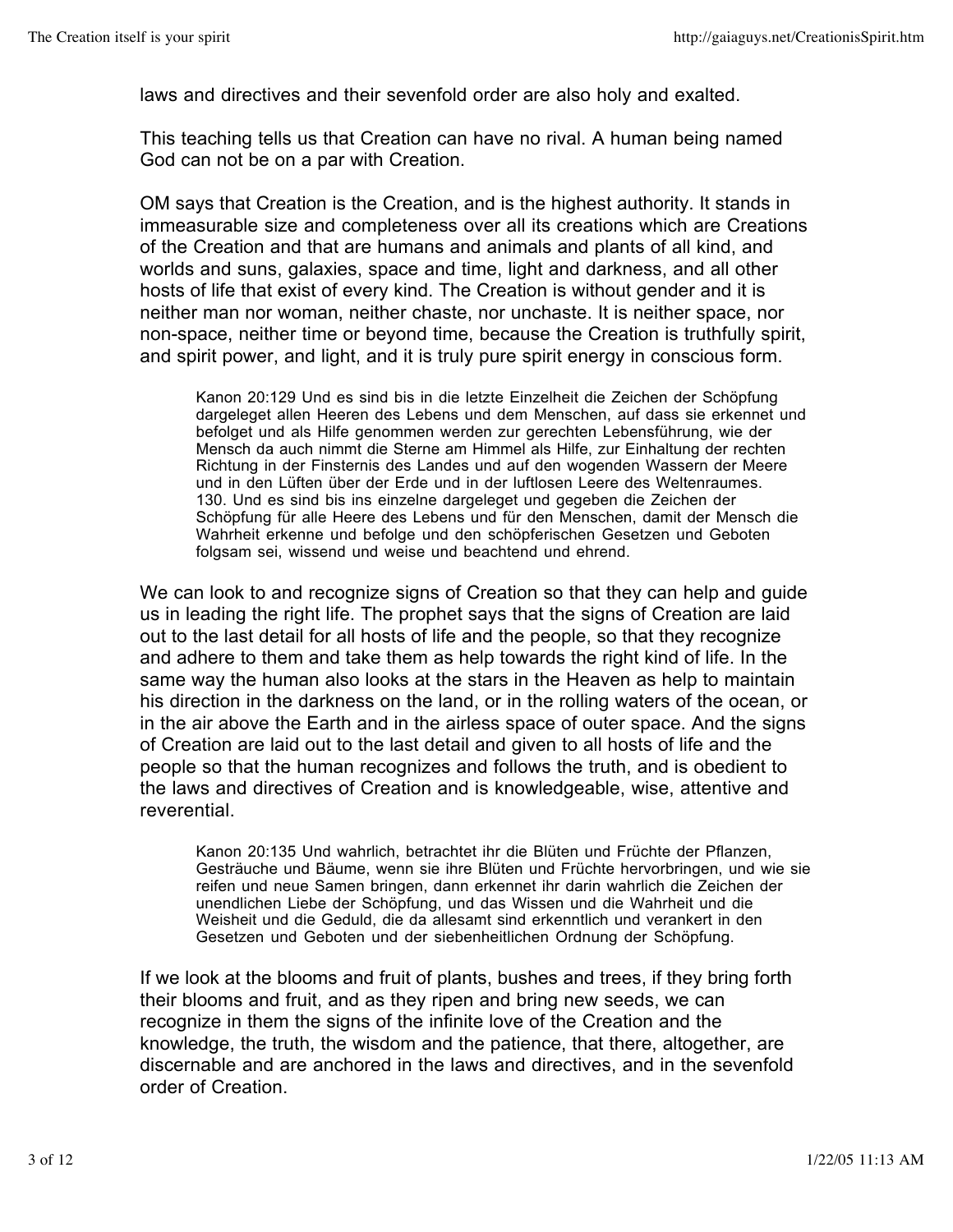In OM canon 38 the JHWH instructs the prophet, to go forth and teach the people and speak to them, and tell them that the laws and directives of nature are the laws and directives of the Creation.

Kanon 40:52 Selbst die kleinste Blume, welche der Mensch an seine Brust steckt, würde niemals in einem Gartenbeete oder nicht zwischen den Gräsern des Feldes blühen, ohne die Wirkung der Schopfung, die selbst im Einklang mit den entferntesten Welten ist.

53. Doch ach, wie sehr wenige Menschen der Erde ahnen oder wissen dies. 54. In der Vorstellung vieler Erdenmenschen ist der Kreis aller Kräfte auf einen geringen Umlauf beschränkt.

55. Was auf Erden alles geschieht, so glauben sie irrig, sei alles nur auf Erden bewirkt, und allein nur da.

56. Sie sehen all jene zahllosen Weltenkörper nicht, die sämtliche oder vielfach grösser sind als der Erdenball, die aber aus den Tiefen des Universums nur als kleine Gestirne schimmern.

57. Und all diese Gestirne scheinen ihnen höchstens nur zu einer Vershönerung der Nacht da zu sein, ungeachtet dessen, dass sie, der Mensch und die Erde, auch nur leben können durch die Existenz jener zahllosen Gestirne.

The smallest flower which the human puts to his breast would never bloom in a garden bed or between the grasses of the fields without the effect of Creation, which is in unison with the most distant worlds. Yet oh, how very few people of the Earth suspect or know this. In the imagination of many Earth humans the circle of all powers is restricted on a tiny circumference. They erroneously believe that all that happens on Earth only has its effect on Earth, and only on Earth. They do not see all the countless world bodies that are entirely or manifold greater than the Earth sphere, but which only shimmer as small stars out of the depths of the Universes. And all these stars appear to them, at the most only to be a beautification of the night. The human is inattentive to the fact that he, the human, and the Earth, can also only live through the existence of those countless stars.

Kanon 20:136 Es sind aber sichtbar und erkenntlich alle Zeichen der Schöpfung nur jenen, die da wahrlich sind Wissende und Gerechte oder solche, die da sind in Ehrlichkeit gehend auf dem Wege zum Wissen und zur Gerechtigkeit und zur Wahrheit, und denen da ist fern jeglicher Glaube, der da nur ist unwissende Annahme, weil nur wissende Wahrheit wahrliche Wahrheit und wahrliches Wissen in sich birget.

OM tells us that all the signs of Creation are only visible and recognizable to any who are truly knowing and righteous, or to any who are honestly going on the way to knowledge and to righteousness and to truth, and who are far from any belief. Belief is only ignorant acceptance. Only knowing truth secures in itself true truth and truthful knowledge.

Arahat Athersata delivers straight forward, blunt, advice, as does the prophet, often in the form of stern warnings. This following section from the book *Arahat Athersata* has also been included in English in the FIGU booklet *Life in Spiritual & physical*.

Es liegt wahrlich im Interesse des einzelnen Menschen, eine geistige und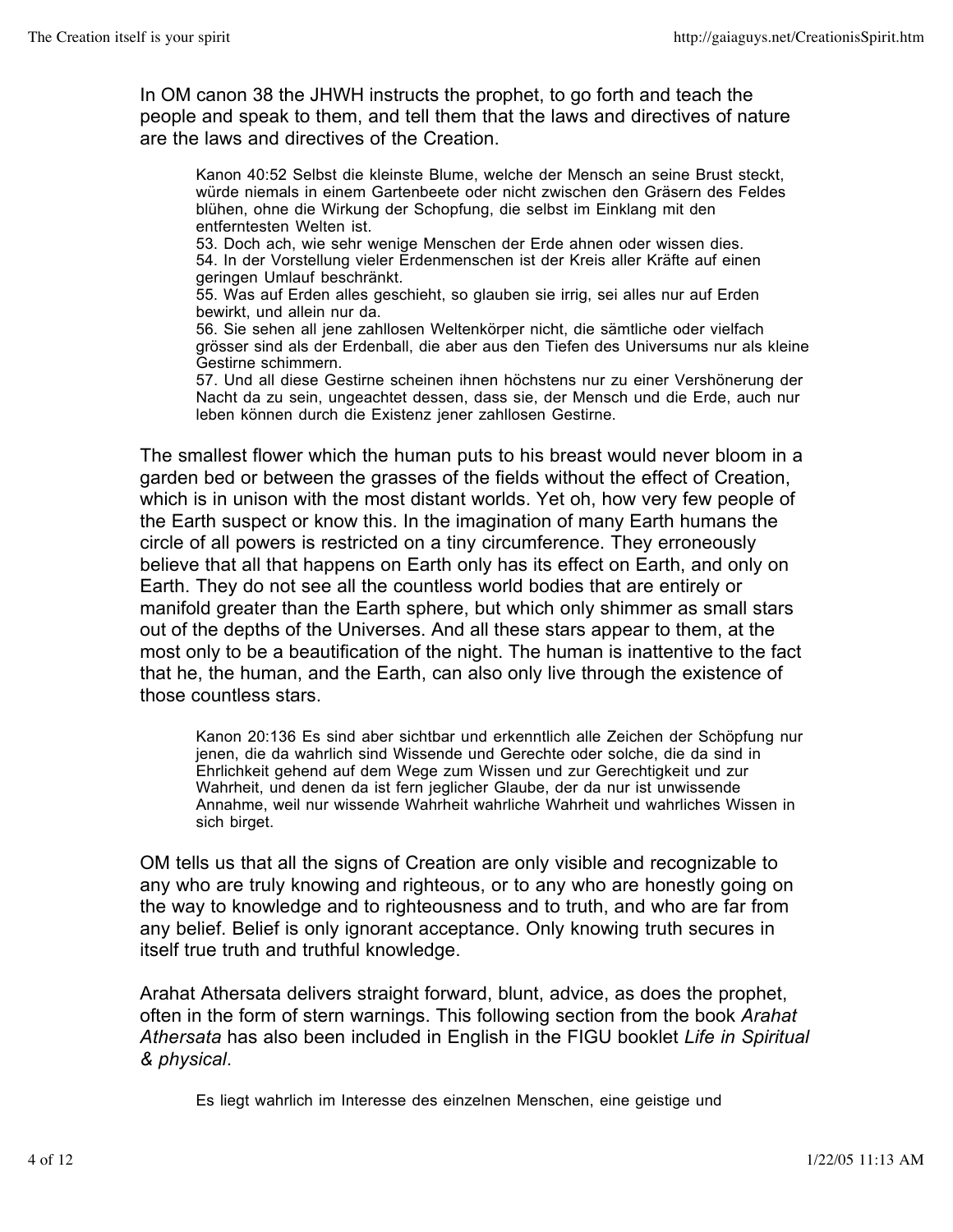bewusstseinsmässige Erweiterung und Vertiefung anzustreben und zu erlangen und seine bisherige Lebensauffassung zu revidieren. Eine Lebensauffassung, die in rein materialistischen und irrealen Glaubensbahnen verlief und dadurch die Wahrheit des Geistes in böse Verdammnis trieb. Die Umkehr aber wird nicht leicht sein, denn ihr Weg ist mit Ranken und Dornen verwachsen. In den entscheidendsten Wahrheiten müssen oft genau entgegengesetzte Pfade beschritten werden, denn der Mensch muss lernen, dass er durch die Existenz seines schöpferischen Geistes einen für alle Dauer unsterblichen Teil besitzt, nämlich den Geist. Einen Geist, der mit dem Schöpferischen zusammenwirkt und nicht eine knechtische Rolle spielt, wie dies in Kultreligionen dargelegt wird. Jeder Mensch muss sich selbst den Nachweis erbringen, dass sein Geist in schöpferischer Funktion arbeitet und in sich selbst seine Vervollkommnung finden muss, um in der Schöpfung selbst die Vollkommenheit zu gewährleisten. Jenem Menschen aber, der diese Erkenntnis erlangt, dem erwächst daraus eine unausweichbare Verpflichtung, das eigene materielle Leben in den Hintergrund zu stellen und sein geistiges Dasein zu den grossen Gesichtspunkten der Schöpfung zu führen, die in ihrer unaufhaltsamen Wandlung die endlose Dauer birgt.

Truly, it is in the interest of every human being to strive for, and attain, spiritual and conscious expansion and depth, in order to revise his present concept of life. It is a concept of life, which had followed purely materialistic and unreal paths of faith as its course and, as a consequence, propelled the truth of the spirit into severe damnation. A reversal however, will not be easy, because its path is overgrown with vines and thorns. Concerning the most crucial truths, frequently opposite directions have to be taken, because man must learn that through the existence of his Creative spirit, he possesses for all duration of time an immortal part, namely the spirit – a spirit that works together with the Creative realm and does not play a servile role as it has been stated by cults. In fact, each human being must prove to himself that his spirit works in a Creative manner, and that he must find his perfection within himself, to ensure perfection in Creation itself. For those who have gained this knowledge, there will grow an inescapable obligation to put their own material life in the background, and to guide their spiritual existence toward Creation's monumental viewpoints, which contain an endless continuity in their constant transformation.

Da der menschliche Geist des Lebens in ihm ein Teilstück der geistigen Energie der Schöpfung ist, gilt es, dass er auf diese schöpferische Wurzel seines Wesens sich zurückbesinnt, um durch wahrliche Verinnerlichung sich mit dem Allgrosszeitlichen in ihm selbst zu vereinen, denn Einssein mit dem Geiste des Lebens in ihm selbst, mit dem Teilstück Schöpfung in ihm, heisst absolut frei werden, so auch frei von der Angst des Vergehens, des Todes.

Unbeirrbar soll der Mensch seine Blicke auf die Aufgaben seines Erdenlebens richten, in der Erkenntnis, dass im Diesseits das Reich der groben Materie und im Jenseits das Reich der feinen Materie herrschen, dass jedoch die geteilten Reiche des Diesseits und des Jenseits ein einziges Reich sind, vorhanden am gleichen Ort, jedoch nur anders dimensioniert, doch aber im selben Zeitraume.

The Arahat Athersata explains further, that it is important that we recall the Creative root of our being in order to unite through true spiritual introspection with all that which is within ourselves "which is of the all-great-time." But this doesn't mean that we neglect our physical existence. It says we should direct our vision unwaveringly towards the tasks of our life on Earth, with the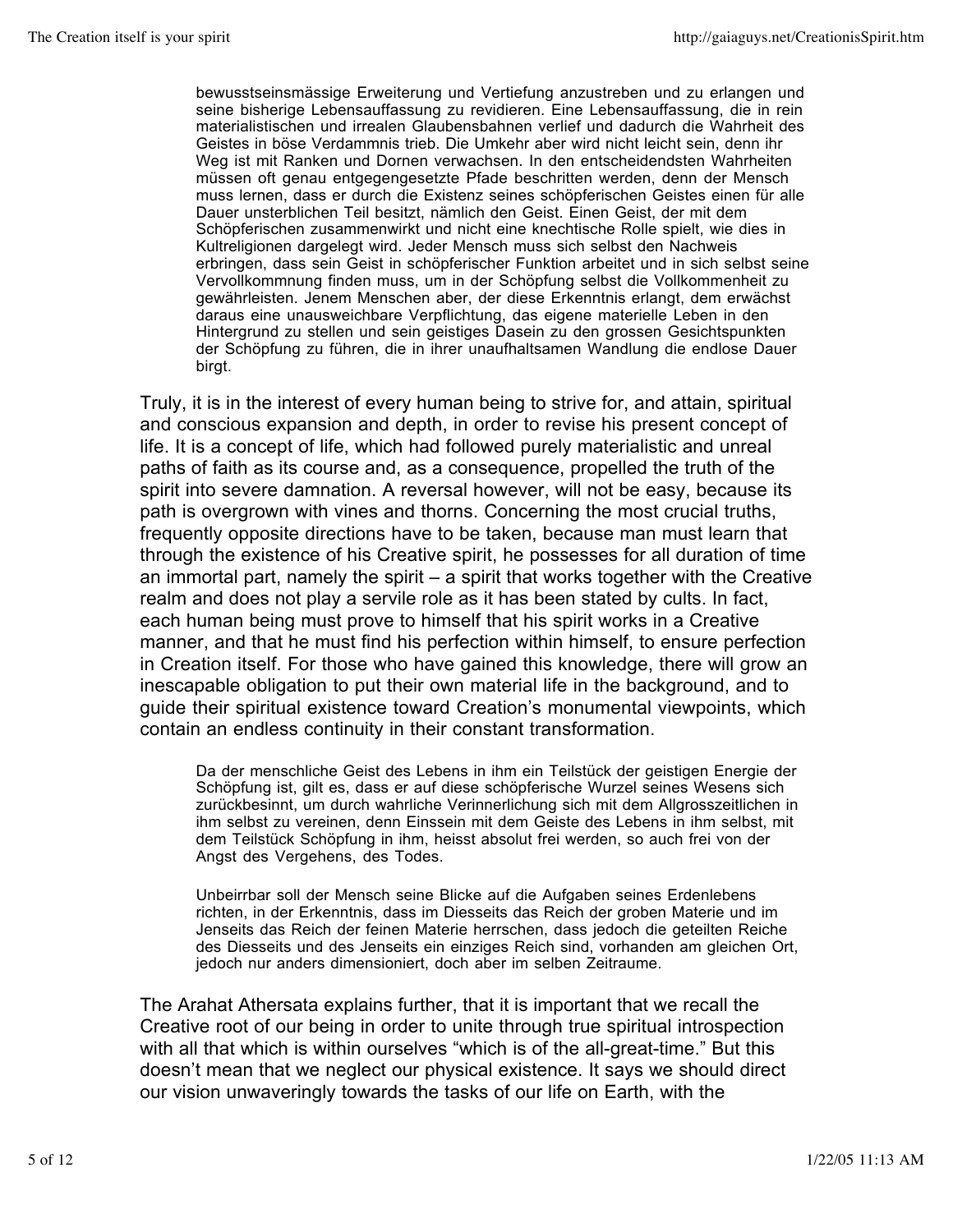knowledge that the realm of course matter rules in this plane and the realm of fine matter in the beyond. Nevertheless, these two divided spheres of the here and the beyond are one single realm, existing in the same place, in the same time space, only in another dimension.

OM Kanon 41:18 Wahrlich, mancher schwache Sterbliche sehnt sich nach ausserordentlichen Dingen und erwartet ein Zeichen vom Himmel. 19. Doch siehe, du Kurzsichtiger, was suchst du Zeichen vom Himmel, denn allein das, was deine Hand berührt und dein Auge sieht, ist wunderbar.

Kanon 48: 52 Mensch der Erde, wie ist dir nur zumute, wenn im wunderbaren Glanze eines Frühlingsmorgens die weite Landschaft mit allen ihren strahlenden Blumen und Blüten und mit ihren Wäldern, Seen, Flüssen und Gebirgen um dich herschwimmt, wie ein phantastisches, schöpferisches Traumbild?

All these teachings stress the importance of contemplation, so that we come to appreciate the expressions of Creation all around us and within us. In OM the prophet says the following.

Truly some weak mortals yearn after extraordinary things and expect a sign from Heaven. Yet look, you shortsighted ones. Why do you seek signs from Heaven when only that which your hand touches and that your eyes see is wonderful?

In a later canon the prophet says this.

Human of the Earth, how can you only be in low spirits if, in the wonderful shine of a spring morning, the far landscape with all its radiating flowers and blooms, and with their forests, lakes, rivers and mountains, swims around you like a fantastic, Creational dream?

Semjase, the daughter of the JHWH Ptaah is quoted in OM with further spiritual teachings.

Kanon 49: 37 Dieses für ewige Zeiten bestehende Selbst, welches das Leben des Lebens ist, kann zwar nicht materiell bewiesen werden, da es rein geistiger Form und Natur ist, doch aber bedarf es für ein vernunftbegabtes Wesen keines Beweises, denn der Geist selbst ist sein eigener Beweis.

51. Dazu aber ist es erforderlich, seine eigene Dummheit zu bekämpfen, und anzuerkennen, dass der materielle Intellekt keinen Menschen ausmacht, wenn er nicht auch in gleichen Massen mit dem geistigen Intellekt zusammenarbeitet.

60. Der Mensch lernt seinen Geist nur durch Meditation, durch innere Einkehr kennen, durch tiefes Versinken in die stillsten Kammern des geistigen Selbst und indem er den Spiegel des inneren Lebens direkt in Ausgenschein nimmt.

Semjase explains that this self, which is the life of the life, existing for eternity, can indeed not be proven materially. It is of a pure spiritual form and nature yet a rational being requires no proof, because the spirit itself is its own proof. The human has to fight his own stupidity and acknowledge that the material intellect constitutes no human, if he does not also cooperate in the same measure with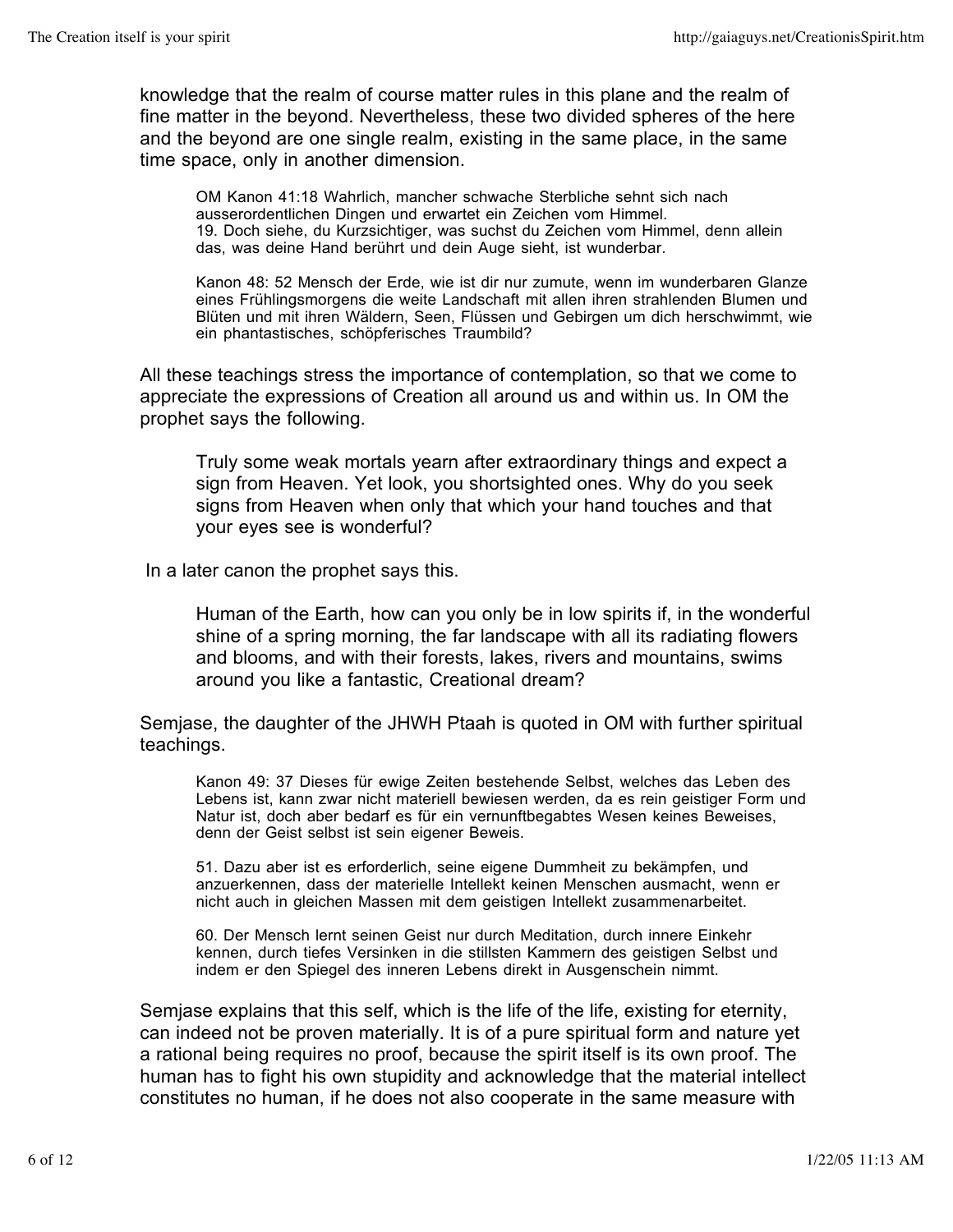spiritual intellect. She says, the human learns of his spirit only through meditation, and knows it through inner contemplation, through deep sinking in the stillest chambers of the spiritual self, and meanwhile he takes the direct view in the mirror of the inner life.

Kanon 55:3. Millionen Menschen glauben zu beten und sehen keine Erfolge ihrer Gebete.

4. Entweder bitten sie um Erfüllung ihrer Wünsche, die nicht erfüllbar sind, oder sie glauben, mit dem Scheingebet schon ihre ganze Verpflichtung gegebenüber der Schöpfung getan zu haben.

5. Sie sind Gläubige, jedoch nicht Wissende, darum glauben sie und wissen nicht, und gleichermassen verrichten sie so ihre Gebete.

In the OM we are also taught how prayer is a good way of connecting with the spirit of Creation within us. Creation doesn't demand or require our prayers, but we can come to know it this way. OM says millions of people believe in prayer but see no success from their prayers. Either they request the fulfillment of wishes that are not fulfillable or they believe with the apparent prayer that they have already given over their entire obligation to Creation. However, they are believers and are not knowing, thereby they believe and do not know, and execute their prayers accordingly.

Kanon 20:215 Und es lieget dem Menschen in seinem freien Willen, zu verrichten an die Schöpfung Ansprachen und Gebete und Verehrung, so er sich konfrontiere mit der Kraft des wahrlichen Lebens in Kommunikation und also mit seinem Teilstück Schöpfungsgeist in sich selbst, der durch diesartige Gebet angesprochen und geformet wird in einsprechender Form und in wahrlichem Wissen, in Liebe, Weisheit und Wahrheit.

217. Also ist ein Gebet gerichtet an die Kraft Schöpfung oder an das Teilstück Geist im Menschen oder an das materielle Bewusstsein und das materielle Unterbewusstsein selbst, so es wirksame Kräfte im Menschen selbst anrege und zur Wirkung bringe.

218. Ob ein Gebet gerichtet ist an die Schöpfung oder an die materiellen Bewusstseinsformen selbst, es wird angesprochen und angereget dadurch in direkter Form das Teilstück Schöpfungsgeist im Menschen, das da wirksam wird durch die gute Hoffnung und das Wissen des Menschen, dass der Geist durch seine Kraft wahrheitlich Hilfe erteilet.

According to our free will we can carry out addresses, prayer and worship to Creation which brings us into communication with the fragment of Creation spirit within ourselves, which, through this kind of prayer, would be addressed and formed in an inspired way, and in true knowledge, love, wisdom and truth.

Prayer is directed to the power of Creation or to the fragment of spirit in the human or to the material consciousness and the material unconsciousness, so that it stimulates active powers in us and brings them to effect. Whether a prayer is directed to the Creation, or to the material consciousness form itself, the fragment of Creation spirit in the human would be addressed and stimulated and the prayer would be effective through the good hope and the knowledge of the human that the spirit, through its power, truthfully imparts help.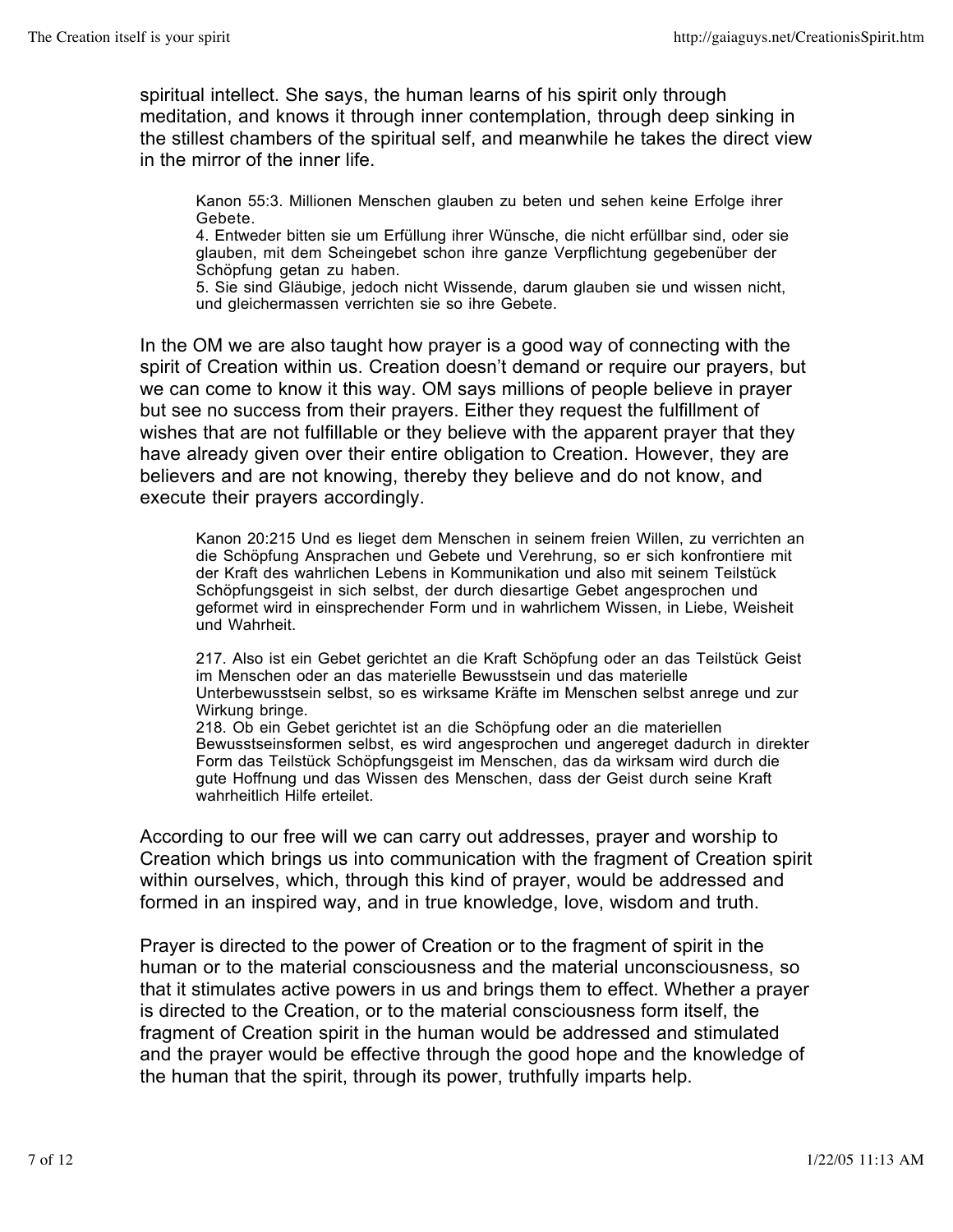Kanon 20:231 Und ihr sollet im Gebet nicht selbstsüchtig sein und nicht unverständig und nicht untertänig wie die Unwissenden, die Heuchler und Ungerechten, die da sinnen, dass sie dadurch von ihren falschen Göttern und Götzen erhöret würden, wenn sie viele Worte und unsinnig sprechen und flehen in Demut oder Befehl. 232. Wahrlich aber, der Schöpfungsgeist bedarf nicht vieler Worte, und so also auch nicht der Geist und die materiellen Bewussstseinsformen im Menschen; des Wissens darum bedarf es aber, dass der Geist machtvoll ist und gross und unendlich in seiner Kraft, durch die er wahrlich zu versetzen vermag Berge von einem Ort zum anderen Ort.

OM contains further teachings about prayer, including that it should not be self seeking or hypocritical, but honest. The prophets tell us that the Creation spirit does not require many words. But to pray successfully we require the knowledge that the spirit is powerful and great and infinite in its power, through which the human may truly transfer mountains from one place to another place.

 237. Verrichtet daher eure Gebet als Wissende und Gerechte, und darum sollet ihre beten folgerichtig in eigenen Gebeten oder in Gebeten von allgemeinem Wert und also:

We should execute our prayers as knowing and righteous ones, and so we should pray logically in our own prayers or in prayers of general value. A prayer reminiscent of what we have come to know as "The Lord's Prayer " is presented in OM as a guide for how to pray. A slightly shorter version with subtle differences also exists in the Talmud Jmmanuel, as delivered by the prophet Jmmanuel. I provide the Talmud Jmmanuel version below, which is accompanied by an official English translation.

- 11. Betet daher als Wissende, und darum sollt ihr also beten:
- 12. <Mein Geist, der du bist in Allmacht.
- 13. Dein Name sei geheiligt.
- 14. Dein Reich inkarniere sich in mir.
- 15. Deine Kraft entfalte sich in mir, auf Erden und in den Himmeln.

16. Mein tägliches Brot gib mir heute, so ich erkenne meine Schuld, und ich erkenne die Wahrheit.

17. Und führe mich nicht in Versuchung und Verwirrung, sondern erlöse mich vom Irrtum.

18. Denn dein ist das Reich in mir und die Kraft und das Wissen in Ewigkeit. Amen.>

From Talmud Jmmanuel, Chapter 6, *Alms, Fasting, Treasures, Concerns,*  verses 11 -18

> Therefore pray as one who knows; thus you should pray as follows: My spirit, you exist within omnipotence.

May your name be holy.

May your kingdom incarnate itself within me.

May your power unfold itself within me, on Earth and in the heavens.

 Give me today my daily bread, that I may recognize my wrongdoings and the truth.

And lead me not into temptation and confusion, but deliver me from error.

 For yours is the kingdom within me and the power and the knowledge forever. Amen.'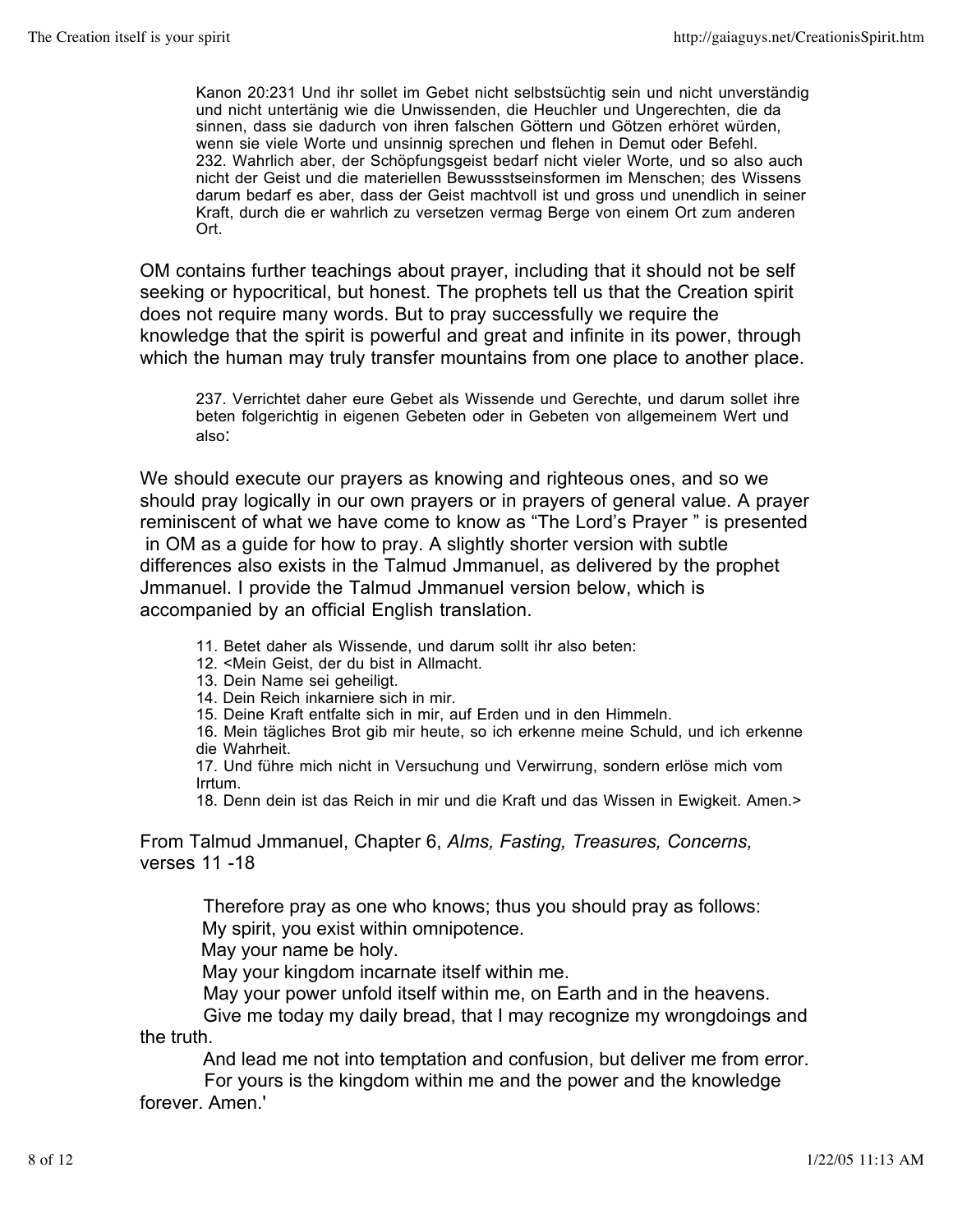The prophet teaches that there is great comfort in Creation and in following the Creational laws. One of the thousands of proverbs of wisdom from OM says:

OM Kanon 32:555 Mensch, ehre die Schöpfung, damit dein Inneres furchtlos sei, denn die Ehre der Schöpfung allein macht dich vor Menschenfurcht frei.

Human, honour the Creation, therewith you will be fearless within, because alone the honour of the Creation makes you free from human fear.

And in canon 34 we have the following familiar sounding verse.

Kanon 34:196. Die Schöpfung ist meine Begleitung, und mir wird nichts mangeln. 197. Die Schöpfung nähret mich auf ihren grünen Auen und führet mich zum frischen Wasser.

198. Die Schöpfung erquickt meine Psyche, und sie führt mich auf der rechten Strasse, um ihres Namens willen.

199. Auch wenn ich wandere im finsteren Tale, fürchte ich kein Unglück, denn du, Schöpfung, bist bei mir; dein Stecken und Stab trösten mich.

200. Durch die Schöpfung folgen mir Gutes und Barmherzigkeit ein Leben lang, und ich werde bleiben im Hause der Schöpfung immerdar.

Creation is my companion, and I would not want. Creation nourishes me on Its green pastures and leads me to fresh water. Creation refreshes my psyche and It leads me on the right road, in Its name. Also, if I wander in the dark valley, I fear no misfortune, because you, Creation, are by me, your stick and staff comfort me. Through Creation, goodness and mercy follow me all my life and I would remain in the house of Creation always.

(From Plejadisch-plejarische Kontaktberichte, Einführung, Block 1)

67. Du wirst eine unerschöpfliche Quelle des Wissens, der Weisheit, der Liebe, der Freiheit und des Friedens sowie der Harmonie schaffen.

68. Eine Quelle, an der sich alle Menschen aller Rassen und jedes Glaubens, jeder Hautfarbe und jedes Standes erquicken können.

69. Und was dein Begehr ist, was du den Menschen bringen willst, ist Einheit, Frieden, Eintracht, Wissen, Weisheit, Liebe, Freiheit und Harmonie in tiefer Wahrheit und in Erkenntnis, dass im gesamtschöpferischen Bereich, im gesamten Universum, alles eins und miteinander verbunden ist.

70. Dieses Einssein und Verbundensein mit allem und jedem aber ist das Resultat der Macht und der unermesslichen Liebe der Schöpfung, die selbstlos alles gibt und keinen Lohn dafür verlangt.

Eduard Meier's elderly extraterrestrial teacher Sfath told him the following in 1945.

You would produce an inexhaustible source of knowledge, wisdom, love, freedom, peace and harmony, a source from which all people of all races and every belief, every skin colour and every standing can be refreshed. And what your desire is - what you will bring to the people - is unity, peace, agreement, knowledge, wisdom, love, freedom and harmony in deeper truth, and in cognition that in the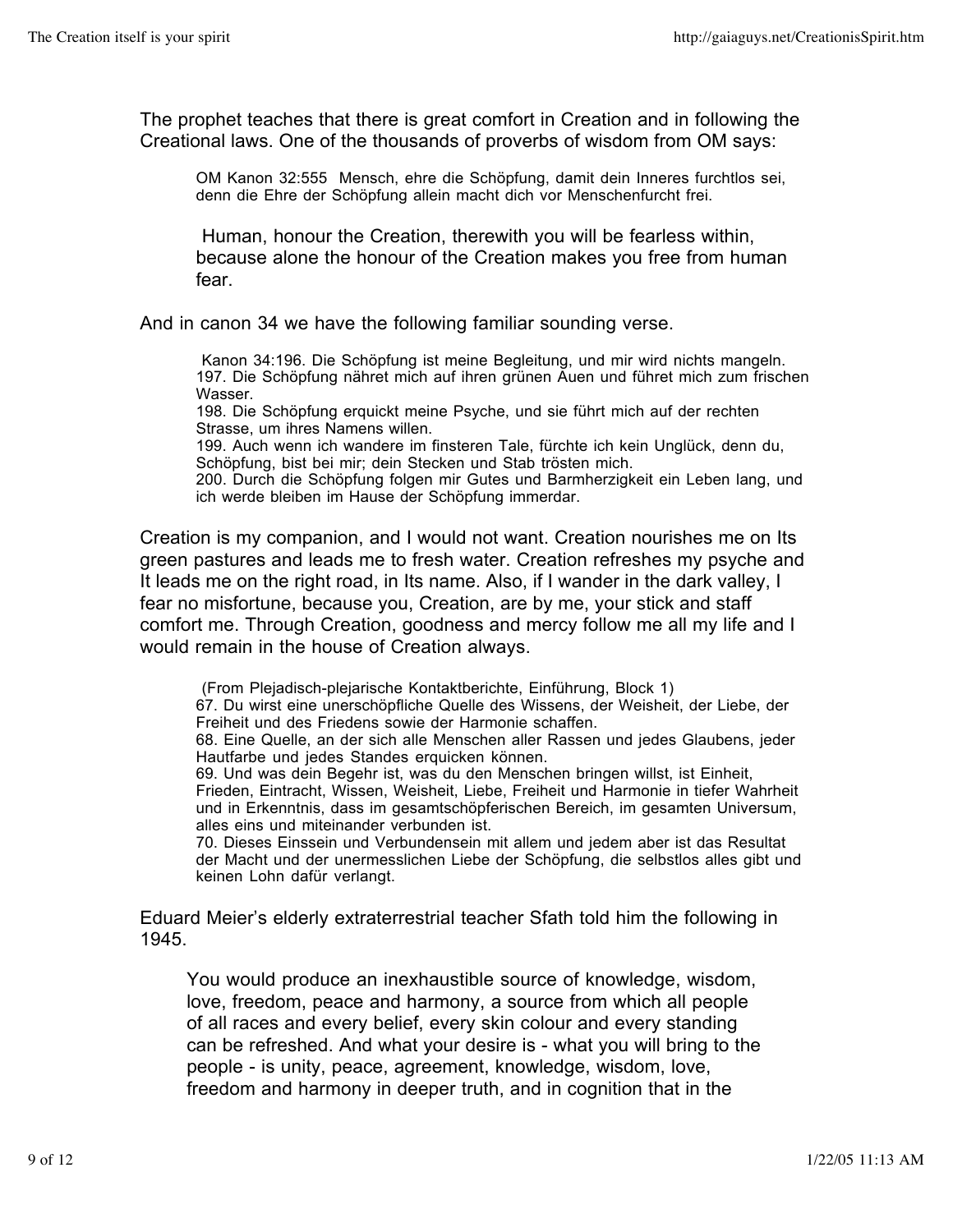entire Creational realm, in the entire universe, everything is one and bound together. This oneness and unity with all and everything is the result of the power and the immeasurable love of the Creation, which gives to all selflessly and therefore it demands no payment.

82. Eduard, deine Aufgabe wird es sein, die Menschen der Erde aus ihrem Schlaf der Unwahrheit und des Unwissens zu wecken. 83. Du musst die Menschen dahin belehren, dass sie sich für die Revolution der Wahrheit bereithalten müssen sowie für die Tatsache ihrer zu erfüllenden Pflicht gegenüber der Schöpfung und ihren Gesetzen und Geboten. 84. Auch das Befolgen dieser Pflichterfüllung kommt einer Revolution gleich, denn nur wenigen ist sie in der Weise eigen, dass sie bewusst erfüllt wird. 85. Diese umfassende Revolution ist jedoch nicht auf Politik aufgebaut und kennt auch keinerlei Parteien, denn in ihrer Essenz ist sie der wirklichen Freiheit eingeordnet der gemäss jeder einzelne Mensch dei freie Wahl seiner Gedanken und Gefühle sowie seines Wirkens und seiner Handlungen hat, so also jeder einzelne frei entscheiden kann, ob er sich weiterhin der Unwahrheit und dem Unwissen zuwenden will oder dem Wissen, der Weisheit und der wahren Liebe, dem Frieden, Wohlergehen und der Ausgeglichenheit und Harmonie.

Edward, your mission would be to wake the human of the Earth out of his sleep of untruth and ignorance. You must teach the human that they themselves must stand ready for the revolution of the truth, as well as for the fact of their fulfillment of the obligation regarding the Creation and its laws and directives. The adherence to this obligation fulfillment also comes like a revolution because only a few would fulfill this obligation consciously. This embracing revolution is however not built on politics and knows no kind of partisanism because its essence is ordered in real freedom, to the extent that every single human has the free choice of his thoughts and feelings as well as his effects and his behaviour. Therefore every individual can freely decide whether he further turns towards ignorance and untruth or towards knowledge, wisdom, and the true love, peace, greater well-being, balance and harmony.

86. Die Lehre der Wahrheit resp. die Lehre des Geistes, die Lehre der Schöpfungswahrheit soll aber für jeden Menschen der Wegweiser sein, damit jeder nach eigenem Willen diesem folgen kann, wenn er dazu gewillt ist.

The teaching of the truth, respectively the teaching of the spirit, which is the teaching of Creational truth, should be the guide for every human, therewith anyone can follow it after his own will, if he is willing.

Kanon 38:93 Ist das Leid im Menschen auch noch so gross, so ist aber die Kraft der Schöpfung in ihm stets unmessbar grösser, wodurch sie immer alles Uebel besiegt.

.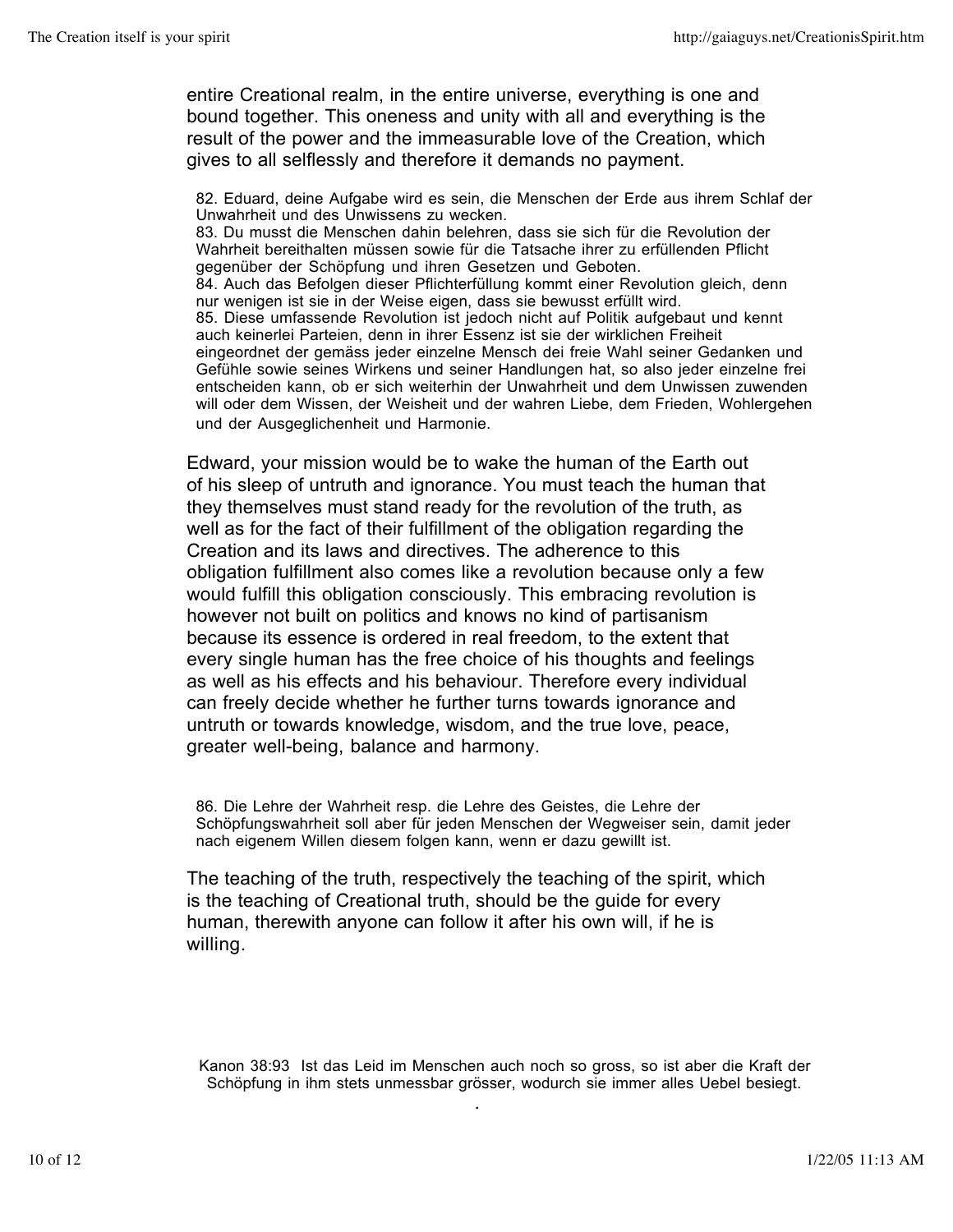#### *If the suffering in the human is also yet so great, so is the power of the Creation in him always immeasurably greater, whereby it always conquers all evil.*

Kanon 38:98 Daher versuche der Mensch täglich seine Kräfte und Fähigkeiten zu entfalten, denn nur dadurch erlangt er Erfahrung in ihrem Gebrauch.

#### *If the human tries daily to unfold his powers and capabilities then only there through does he obtain experience in their use.*

Kanon 38:101 Der Mensch lebe nach Erkenntnis und Weisheit, so er sich nicht einfach durch Instinkte und Impulse leiten lasse, und dass er gerecht lebe nach den Gesetzen und Geboten der Schöpfung.

#### *The human (should) live after cognition and wisdom, so he does not simply allow himself to be led through impulse and instinct, and that he lives correctly after the laws and directives of Creation.*

Kanon 38:105 Alles Wissen und alle Weisheit wird der Mensch erlangen, wenn er ernstlich nach der Vollkommenheit trachtet.

#### *The human would obtain all knowledge and wisdom if he honestly pursues perfection.*

Kanon 40:49 Der Mensch muss verstummen und die Schöpfung anbeten, denn es bleibt seinem Geiste und seinem Bewusstsein nur der eine Gedanke, dass bei der Schöpfung kein Ding unmöglich ist.

#### *The human must be silent and adore Creation because one thought remains in his spirit and his consciousness, that through the Creation no thing is impossible.*